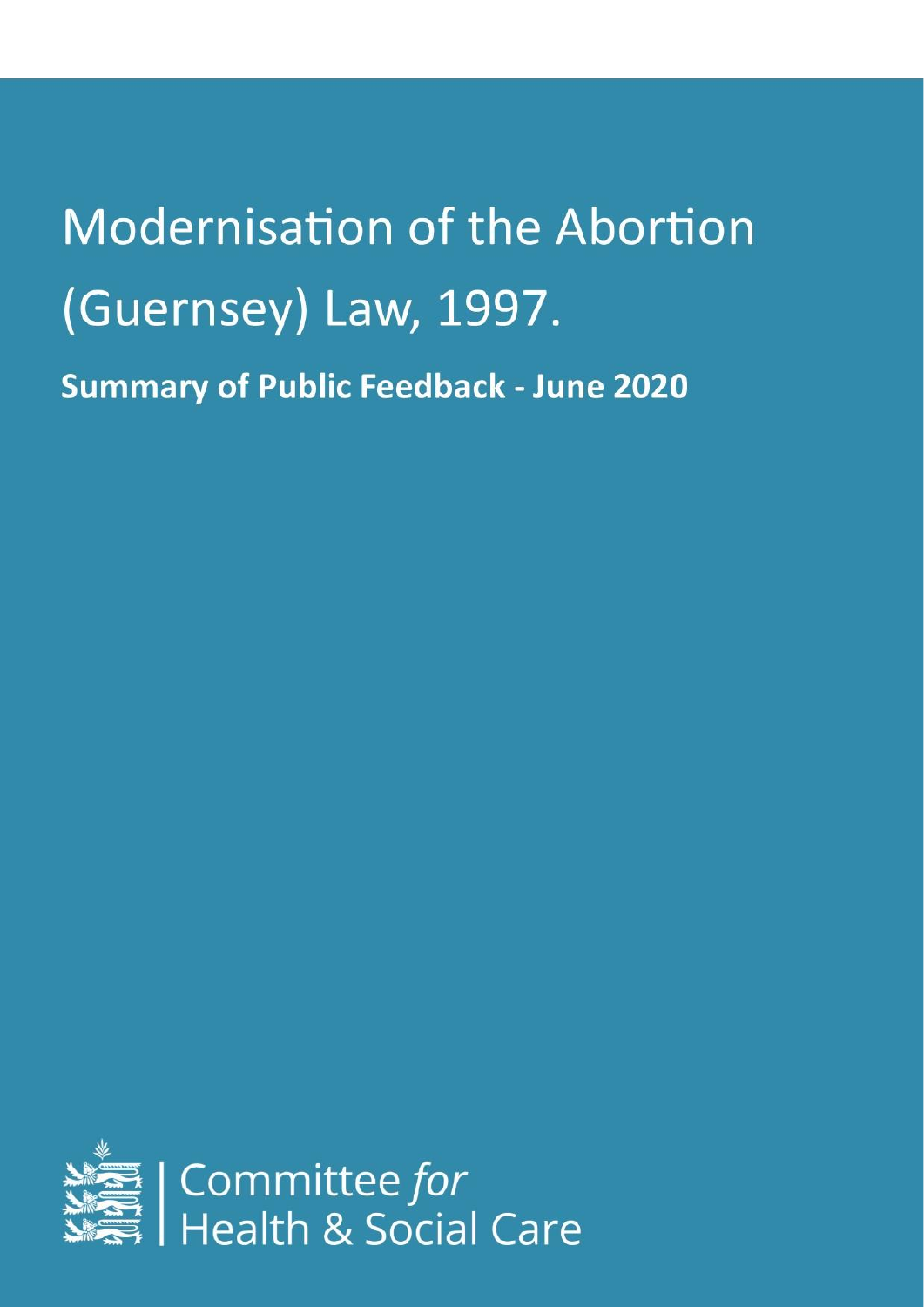# 1. Introduction

The Committee *for* Health & Social Care (the 'Committee) advised of its intention to review the Abortion (Guernsey) Law, 1997 (the 'Law') in June 2019, as part of its update to the Policy & Resource Plan ([Billet d'État IX of 2019](https://www.gov.gg/CHttpHandler.ashx?id=119212&p=0)).

After considering the available scientific evidence and following a review of the Law and those of other British jurisdictions, the Committee consulted with local clinicians involved in abortion services and formed the recommendations contained within its Policy Letter 'Modernisation of the Abortion (Guernsey) Law, 1997.'

The Policy Letter was published on  $2^{nd}$  March 2020 and can be accessed at [www.gov.gg/abortionlaw.](http://www.gov.gg/abortionlaw) This provides further background information about the context for the Committee's recommendations and references to other valuable sources of information.

This document summarises the feedback received from members of the public following the publication of the Policy Letter and provides a response to the key themes arising from these comments.

It is recognised that abortion is a subject matter which attracts a range of views and is often deeply personal. The Committee is respectful of this and is grateful to everyone who has shared their thoughts on its recommendations for changes to the Law.

## 2. Proposals to amend the Law

The States voted to legalise abortion twenty four years ago, on 13th June 1996. In so doing, it recognised, by a majority, that the previous prohibition dating back to 1910 was ill-placed in a modern jurisdiction and inappropriately forced women to travel to the UK for a fundamental healthcare procedure.

#### The proposals due to be debated by the States shortly are not about revisiting that decision. They are instead focussed on ensuring that the resultant Law continues to reflect good clinical practice and provide effective and safe standards of care for women who seek abortions.

It is the Committee's responsibility to review and evaluate the scientific evidence available and place clear recommendations before the Assembly. The recommendations due to be debated on a review of the 1997 Law seek to improve clarity in the existing legislation, ensuring it remains evidence based and reflective of good medical practice. Importantly, it seeks to ensure that women are not subject to undue financial barriers or forced into making a rushed decision because of strict time pressures.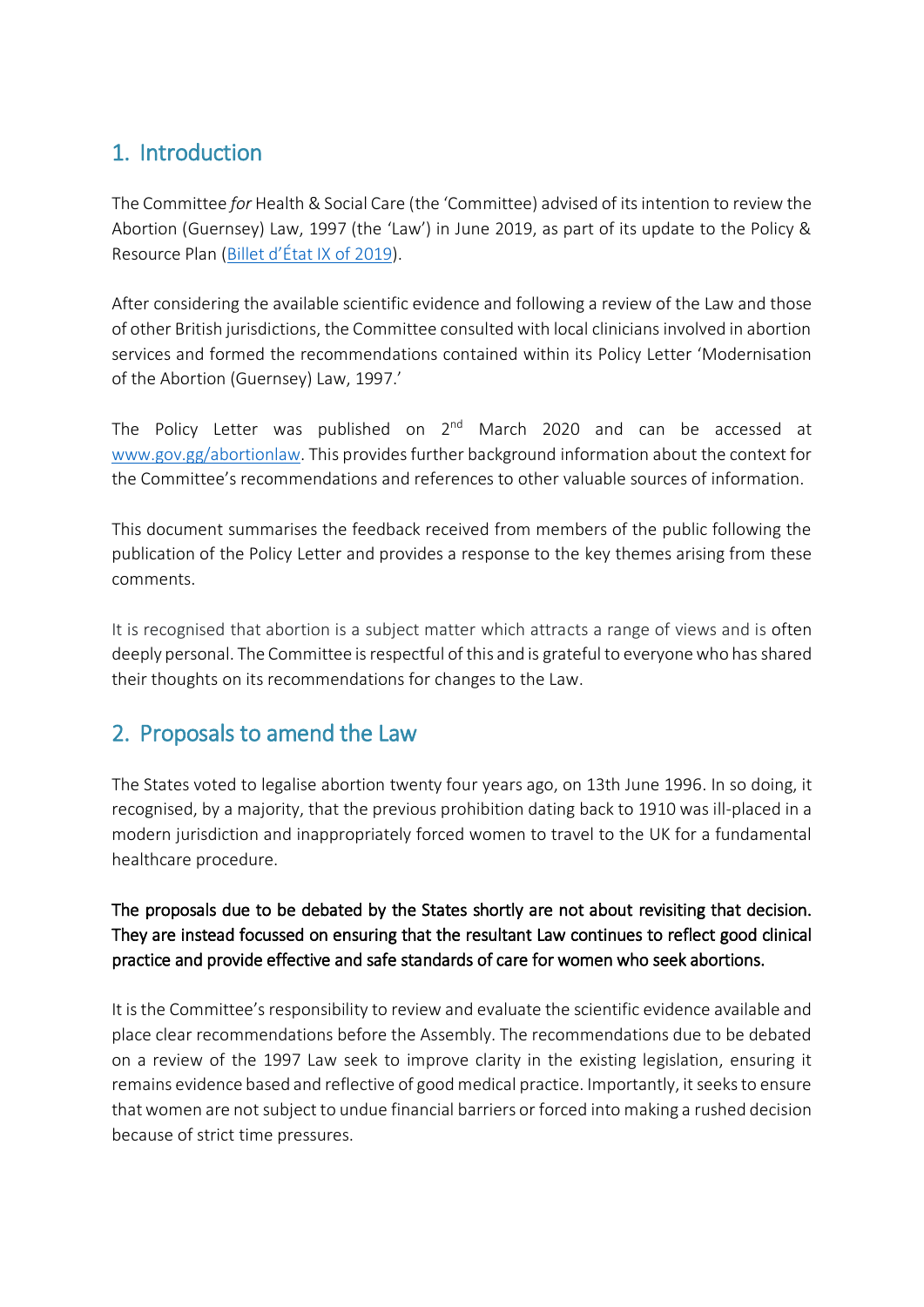

The Policy Letter asks the States to debate a number of Propositions, setting out proposed amendments to the Law. These are not repeated here, but the document is accessible using the following link: [www.gov.gg/abortionlaw.](http://www.gov.gg/abortionlaw)

The recommendations, in their entirety, aim to provide women in Guernsey with an abortion service that is more easily accessible, is focused on them as a service user and is supported by a scientific evidence base. These are the principles with which the Committee reviews and makes changes to any of its services, guided by the values of the Partnership of Purpose that was agreed by the States in 2017. (Further information about the Partnership of Purpose is available at: [www.gov.gg/futuremodelofcare.](http://www.gov.gg/futuremodelofcare))

## 3. Useful reports

The Committee has carried out extensive research and has reviewed many important and valuable sources of information to support its decision making, as referenced in the Policy Letter. This includes, but is not limited to, the following:

- o Guernsey Abortion Statistics Summary 2017-19 (including data trends for 2009-18). Available at: [www.gov.gg/abortionlaw](http://www.gov.gg/abortionlaw)
- o The Guernsey and Alderney Wellbeing Survey 2018. Available at: <https://www.gov.gg/wellbeingsurveys>
- o Better for women. Improving the health and wellbeing of girls and women. Royal College of Obstetricians & Gynaecologists. Available at: <https://www.rcog.org.uk/better-for-women>
- o MBRRACE-UK Perinatal Mortality Surveillance report for births in 2017. Available at: <https://www.npeu.ox.ac.uk/mbrrace-uk/reports>
- o Why do women need abortions after 20 weeks? Available at: https://www.bpas.org/media/3301/ lates-report-why-do-women-need-abortions[after-20-weeks.pdf](https://www.bpas.org/media/3301/_lates-report-why-do-women-need-abortions-after-20-weeks.pdf)

Other sources of information include:

- o Royal College of General Practitioners to support decriminalisation of abortion. Available a[t https://www.rcgp.org.uk/about-us/news/2019/february/rcgp-to-support](https://www.rcgp.org.uk/about-us/news/2019/february/rcgp-to-support-decriminalisation-of-abortion.aspx)[decriminalisation-of-abortion.aspx](https://www.rcgp.org.uk/about-us/news/2019/february/rcgp-to-support-decriminalisation-of-abortion.aspx)
- o Royal College of Midwives. Position Statement Abortion. Available at <https://www.rcm.org.uk/media/2296/abortion-statement.pdf>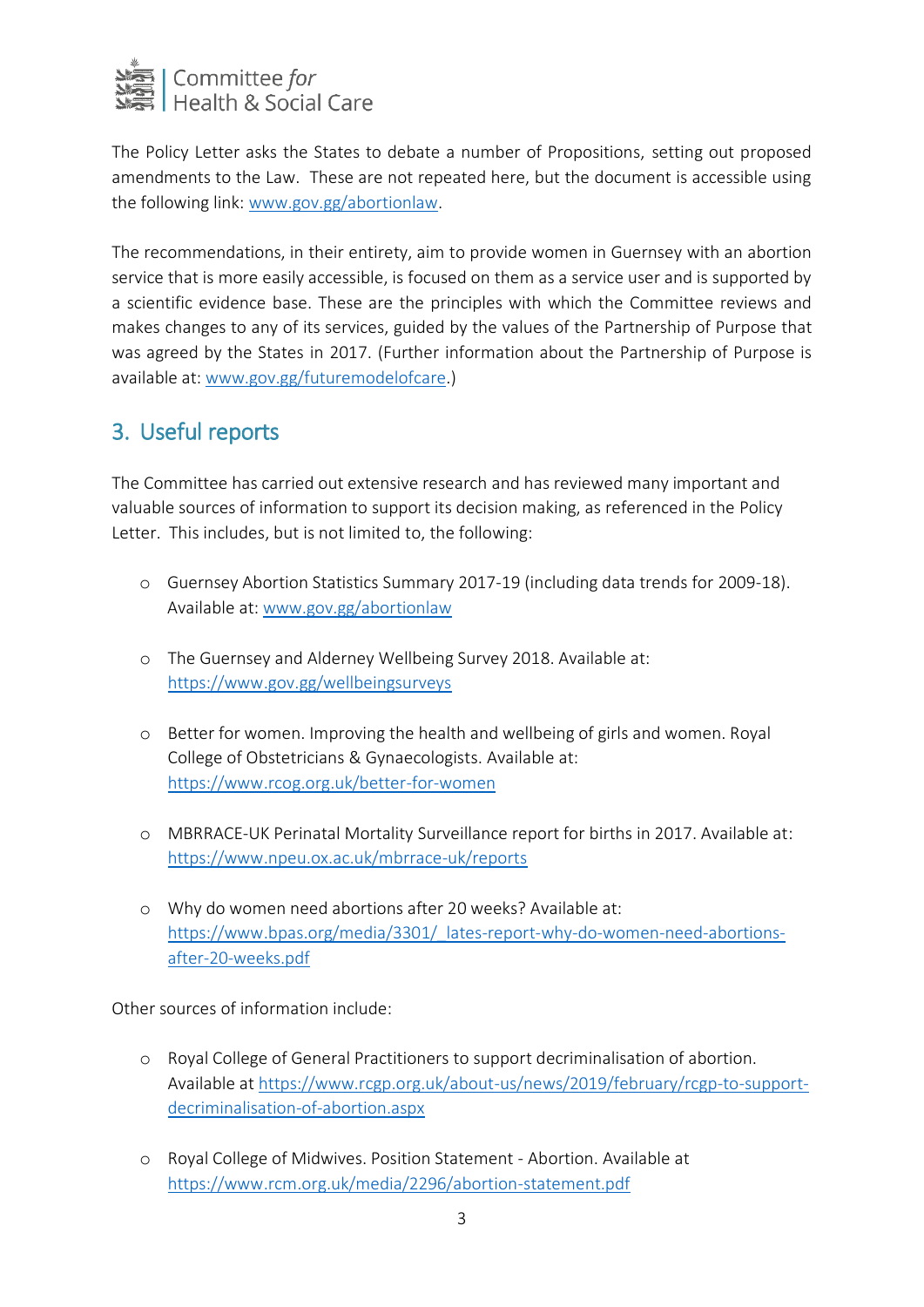

- o The removal of criminal sanctions for abortion: British Medical Association Position Paper. Available at [https://www.bma.org.uk/media/1963/bma-removal-of-criminal](https://www.bma.org.uk/media/1963/bma-removal-of-criminal-sanctions-for-abortion-position-paper-july-2019.pdf)[sanctions-for-abortion-position-paper-july-2019.pdf](https://www.bma.org.uk/media/1963/bma-removal-of-criminal-sanctions-for-abortion-position-paper-july-2019.pdf)
- o Termination of Pregnancy. An RCN nursing framework. Available at: <https://www.rcn.org.uk/professional-development/publications/pub-005957>

### 4. Public engagement

The Committee has taken the following steps to raise awareness of the review the Abortion Law, to advise the public of the submission of its proposals and to engage with members of the public:

- o The Committee's intention to review the Law was published in its update to the Policy & Resource Plan debated by the States of Deliberation in June 2019. This is available from [Billet d'État IX of 2019](https://www.gov.gg/CHttpHandler.ashx?id=119212&p=0). This intention was widely reported via local media outlets at that time;
- o The Committee has conducted a small number of focus group discussions;
- o The Committee's Policy Letter was published on 2<sup>nd</sup> March 2020 and a series of supporting information documents were uploaded to the dedicated page on [www.gov.gg/abortionlaw.](http://www.gov.gg/abortionlaw) A series of videos are also available covering key aspects of the Committee's recommendations. A media statement was released at this time advising of the publication and was widely reported via local media outlets;
- o The Committee released a further media statement in June 2020 encouraging islanders to contact Health & Social Care, or elected officials, with their comments on the proposals. This has been shared through all media outlets and re-shared on a number of occasions on social media. Many individual responses to questions, comments or concerns have been sent directly to members of the public.

In addition to the above, the Committee had arranged from the immediate Past-President of the Royal College of Obstetricians and Gynaecologists, Professor Dame Lesley Regan, to attend the Island in March to take part in a series of engagement events. These arrangements were regrettably postponed due to inclement weather and it has not been possible to rearrange this event due to the subsequent lockdown and quarantine restrictions in place due to the COVID-19 pandemic.

The Committee considered the Scrutiny Committee discussion document 'Public Engagement in the States of Guernsey,' and undertook what it considered appropriate for what is a women's health care matter. The Committee does not consider that because the original planned public presentation did not take place, due to extraordinary circumstances, that the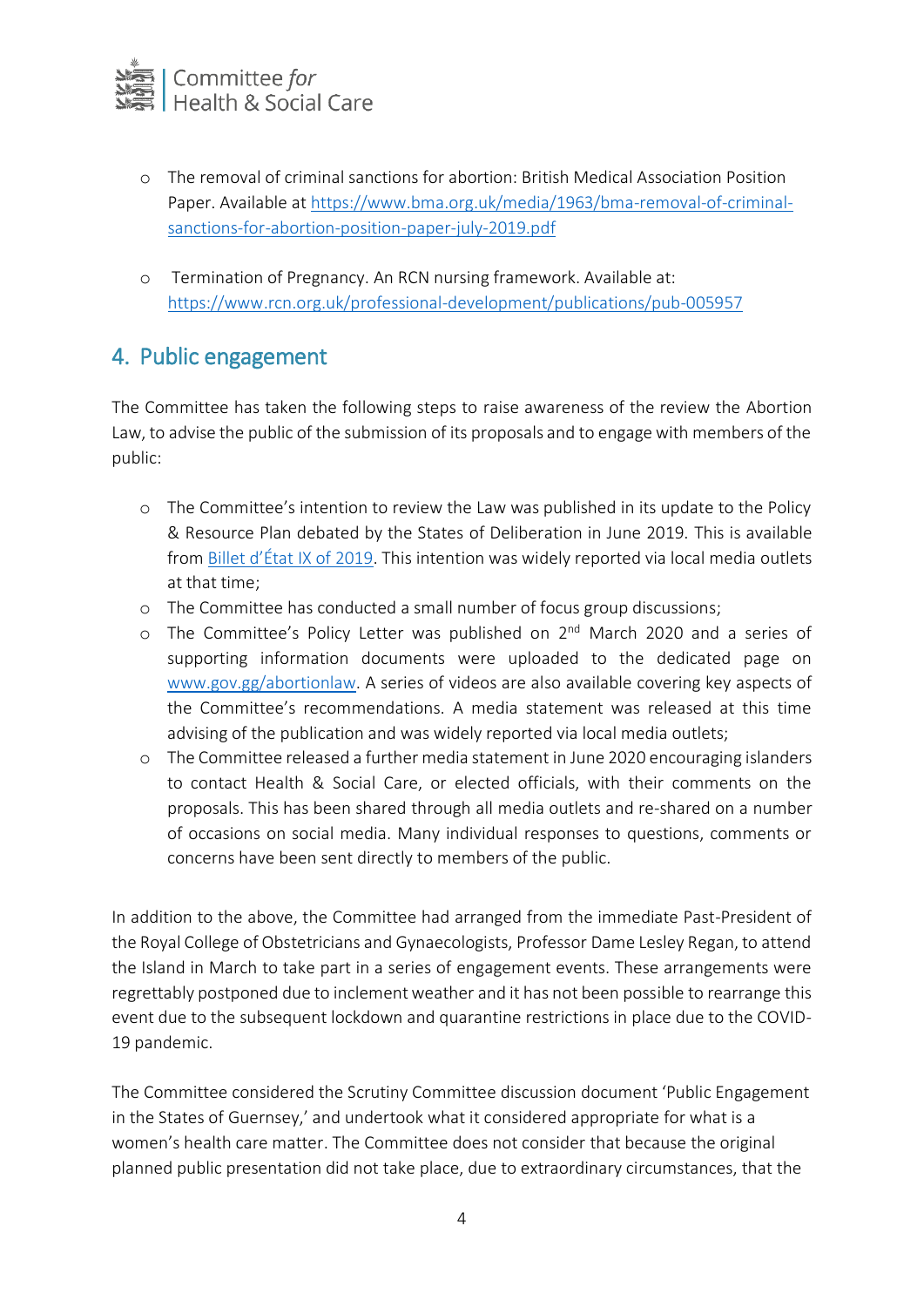

engagement is in anyway incomplete and, therefore, ineffective. The Committee is satisfied that adequate information, time and opportunity has been given for the community to consider and respond to its proposals.

# 5. Summarising the feedback received

Since publishing its Policy Letter in March 2020, the Committee has received in excess of 300 responses from members of the public expressing wide ranging views regarding its proposals, to add to the feedback already received from the focus groups. Feedback that was received by the  $12<sup>th</sup>$  June has been collated and is summarised in this document by grouping the content with the comments which are recurring together as themes.

The majority of the responses received - 203 individual responses, or 66% of the total number received - expressed support for the recommendations of the Policy Letter, for the reasons summarised in Section 6 of this document.

Those not in support of the recommendations – 102 individual responses\*, or 33% of the total number received - expressed views against abortion, often citing the procedure as being morally wrong due to religious or personal beliefs. Feedback that is not in support of the recommendations is summarised in Section 7.

Views for and against the proposals were expressed strongly.

3 further responses (1%) were received which it was not possible to group as either positive or negative. Two of these related to the timing of the debate. One respondent commented generally on the need for mental health support for women who may have had, or may be considering, having an abortion.

The Committee's response to the comments or questions posed is italicised in each area below.

\*Included in this figure are those who required clarity regarding the proposals, as they had been misunderstood.

# 6. Feedback in support of the Committee's recommendations

| 1. The Law is considered to be outdated                 |                                    |
|---------------------------------------------------------|------------------------------------|
| Feedback received from the public frequently sites      | The Committee agrees that "many    |
| the Law in its current form being outdated. It is       | of the legal conditions that must  |
| described as being "embarrassingly behind the rest of   | be met in order for a procedure to |
| the world," "dickensian," and "patriarchal."            | take place are now considered to   |
| Current restrictions are described to "serve merely as  | be outdated and disparate with     |
| hidden, archaic pressures that restrict and constrain." | other areas of care within the     |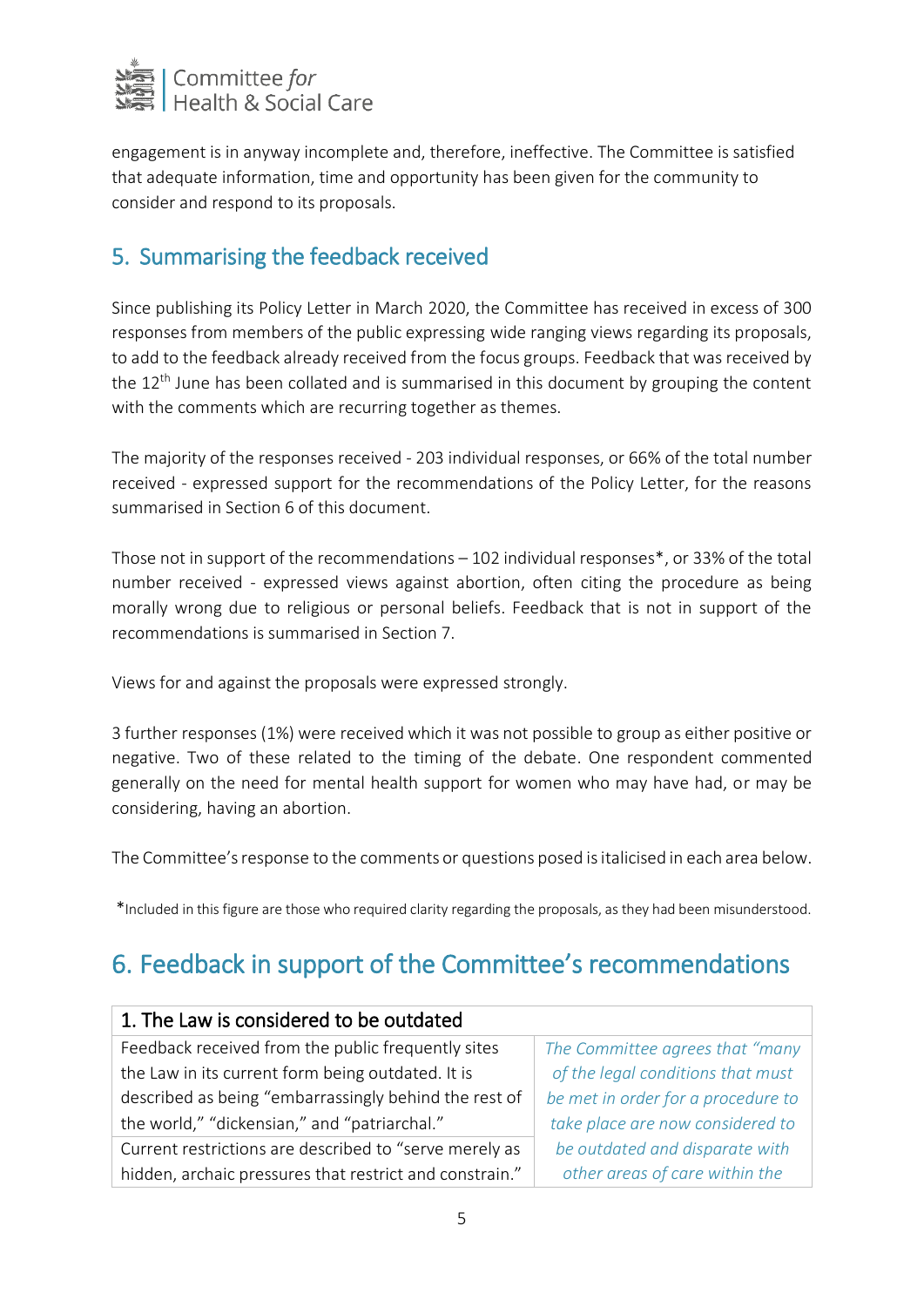

| "By outdated, I of course mean deliberately designed   | health service." (Paragraph 1.4 of |
|--------------------------------------------------------|------------------------------------|
| to oppress women."                                     | the Policy Letter).                |
| "I'm writing to voice my support for the               |                                    |
| modernisation of the abortion law and urge you to      |                                    |
| vote in favour of updating our horribly outdated law." |                                    |
| "The current law is outdated and oppressive."          |                                    |
| "I had read the abortion laws a little while ago and   |                                    |
| honestly was so shocked at how backward they           |                                    |
| sounded for such a modern island."                     |                                    |
| "It is unacceptable that Guernsey is so far behind the |                                    |
| UK."                                                   |                                    |
| "The current law is outdated and disrespectful to      |                                    |
| women."                                                |                                    |

# 2. The current service is not accessible to all women equally

| Concern has been expressed over the "unnecessary                                                                                              | The Committee addresses the                                                                                                                                                                                                                          |
|-----------------------------------------------------------------------------------------------------------------------------------------------|------------------------------------------------------------------------------------------------------------------------------------------------------------------------------------------------------------------------------------------------------|
| financial requirements" that currently exist and the                                                                                          | inequitable access to services by                                                                                                                                                                                                                    |
| "additional trauma and expense of travelling to the                                                                                           | recommending the removal of the                                                                                                                                                                                                                      |
| UK."                                                                                                                                          | requirement for women to consult                                                                                                                                                                                                                     |
| "Abortion should not be a privilege" for those who                                                                                            | with two medical practitioners                                                                                                                                                                                                                       |
| can access it.                                                                                                                                | (paragraphs 5.3-5.13 of the Policy                                                                                                                                                                                                                   |
| "An equitable and affordable process is needed."                                                                                              | Letter) and by increasing the                                                                                                                                                                                                                        |
| "I believe this change is paramount in order to<br>remove barriers and allow everyone equal access,<br>regardless of their income or wealth." | gestational threshold within which<br>an abortion can occur under<br>section $3(1)(c)$ and $3(1)(d)$ of the<br>Law (paragraphs 5.14-5.29 of the<br>Policy Letter). These changes aim<br>to ensure that income is not a<br>barrier to receiving care. |

| 3. Women's right to body autonomy                                                                                                                                          |                                                                                                                                                                                                                                               |
|----------------------------------------------------------------------------------------------------------------------------------------------------------------------------|-----------------------------------------------------------------------------------------------------------------------------------------------------------------------------------------------------------------------------------------------|
| Comments include that women "should have control<br>over their bodies," and have "the right to choose<br>what happens and when."                                           | Section 3 of the Policy Letter<br>discusses reproductive health and<br>acknowledges that reproductive<br>health services in their entirety<br>"work towards enabling women to<br>exercise body autonomy and<br>choose freely whether and when |
| "The laws and regulation surrounding abortion<br>should exist predominantly to keep women safe and<br>to protect their bodies and autonomy they should<br>have over them." |                                                                                                                                                                                                                                               |
| "I am firmly of the belief that women should have<br>control over their bodies."                                                                                           | they wish to have a family."<br>(Paragraph 3.2 of the Policy Letter).                                                                                                                                                                         |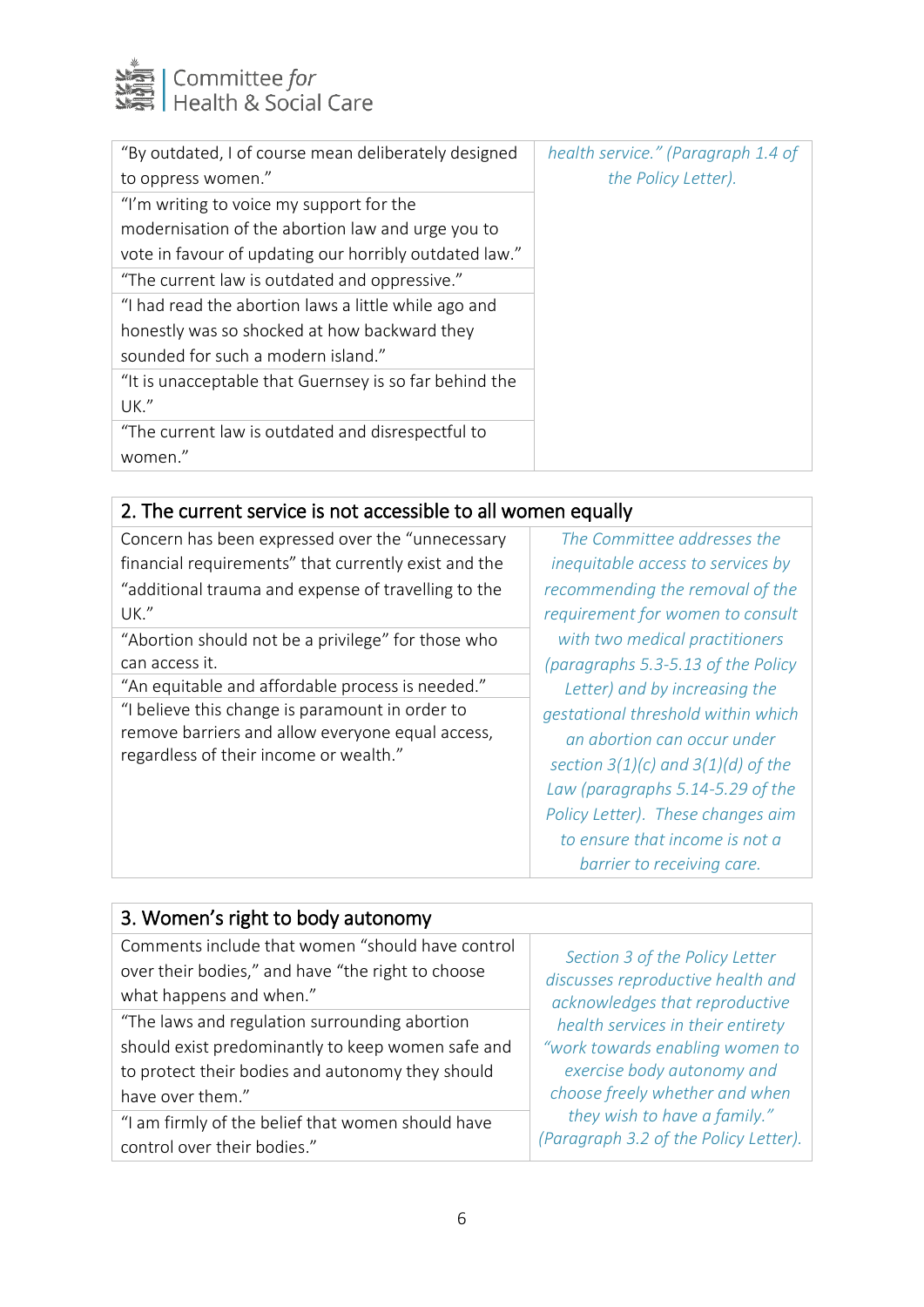

| Some disbelief was expressed about why the views of |
|-----------------------------------------------------|
| the general public were being sought on changes to  |
| the Abortion Law and whether this occurs in respect |
| of any other medical procedure.                     |
| "The misogynistic idea that a woman's reproductive  |
| system is not her own to make decisions on is       |
| abhorrent."                                         |
| "Bodily autonomy is something all women be entitled |
| to."                                                |

#### 4. The proposals being supported by scientific evidence

| Support was expressed for the proposals "that are   | The Committee proposals recommend       |
|-----------------------------------------------------|-----------------------------------------|
| clearly supported by the science and research,"     | change where there is evidence to       |
| and are in line with "modern medical opinion."      | support it, or not, as the case may be. |
| "We should trust the medical advisors."             | The recommendations to increase the     |
| "I think it is good to keep the abortion laws up to | thresholds within which a procedure     |
| date, according to the latest science."             | can take place (Paragraphs 5.14-5.29    |
| "If medical professionals are overwhelmingly        | of the Policy Letter) and removing the  |
| supportive of change then everyone should be        | current requirement for two medical     |
| and to suggest otherwise is harmful."               | practitioners to certify an abortion,   |
| "Continuing to follow the advice of the relevant    | where there is no evidence to support   |
| professionals seems, if you'll pardon the           | the continuation of this practice       |
| colloquialism, a no-brainer."                       | (Paragraphs 5.3-5.13 of the Policy      |
|                                                     | Letter), are examples of this.          |

#### 5. Empathy for women in difficult circumstances

Understanding of the many circumstances that can lead to the decision to end a pregnancy - "none of them easy" - is expressed.

The decision to have an abortion is described as a "burden," and concern is shared for the wellbeing of women having to do so with the current "undignified limitations."

"No woman takes the decision to have an abortion lightly."

"Imagine if you can, how desperate a person attempting a home abortion must be."

"I review these changes to be of paramount importance if we are to better protect, support and care for women who embark on what can be a challenging decision."

*The Committee's proposals in their entirety seek to improve the overall service that is available to women who choose to end their pregnancy and further recommends removing the criminal sanctions that are currently in place which could see a woman prosecuted for attempting to end her pregnancy outside the remit of Health & Social Care. The Committee understands that*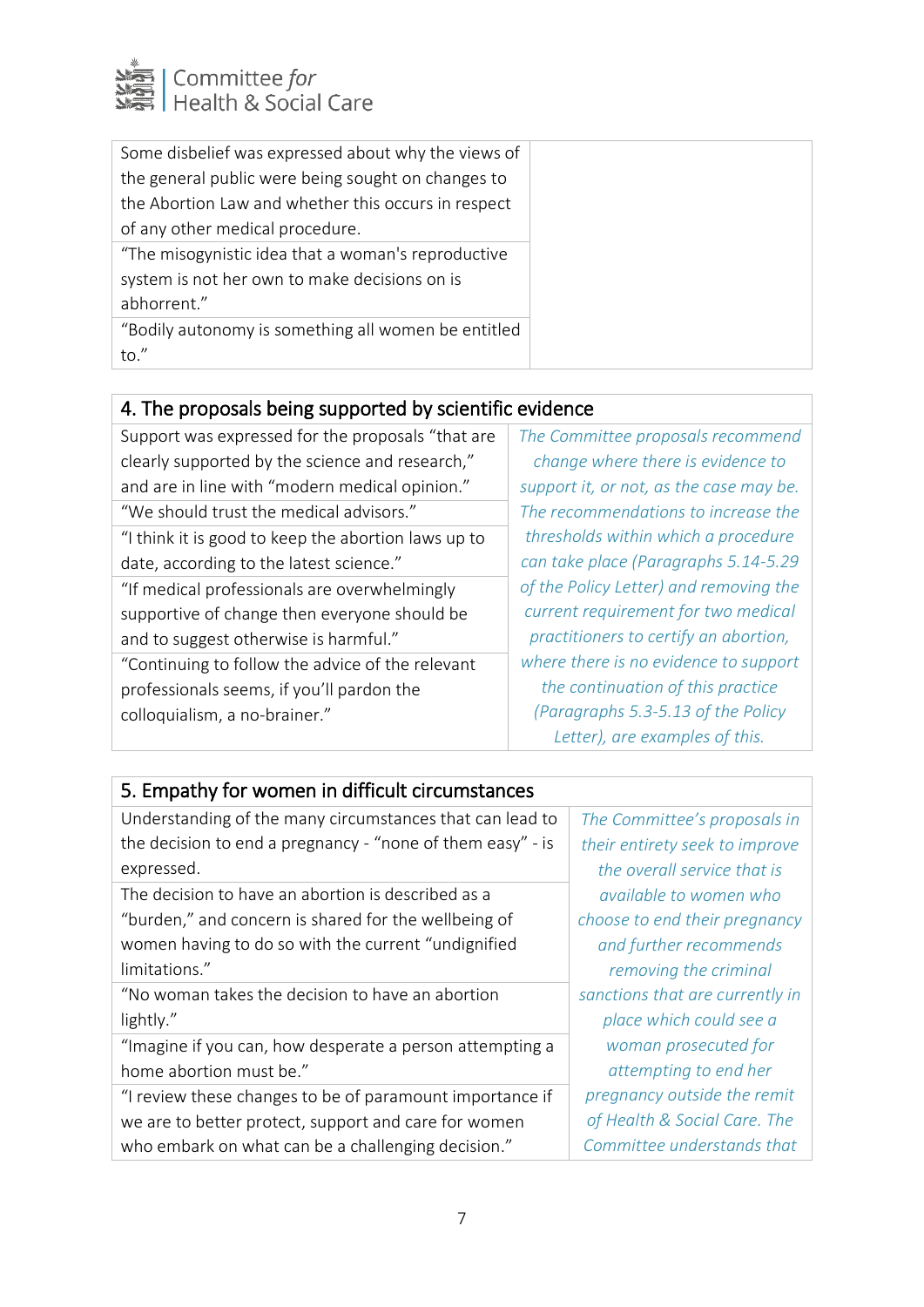

| "I've seen first hand the stress and anxiety that these       | a situation such as this to be   |
|---------------------------------------------------------------|----------------------------------|
| conditions have caused the women in my life."                 | rare in occurrence, reflecting   |
| "I believe this is something nobody does lightly. It can be a | extremely challenging            |
| lonely and frightening time for women."                       | circumstances (paragraphs        |
| "I find it heartbreaking to imagine the immense stress and    | 5.32-5.35 of the Policy Letter). |
| mental suffering that they endure."                           |                                  |

#### 6. Abortion as a women's health issue

| It is felt that a woman's decision to have an         | In $r$         |
|-------------------------------------------------------|----------------|
| abortion "is a matter between herself and her         | th             |
| doctor," and hope that "women's health is kept at     | ''ab           |
| the forefront of any decision making."                | repr           |
| Abortion is described as "a health issue, not a       | t              |
| religious or moral one," and "should be treated       | edu            |
| like any other medical procedure."                    | <b>SC</b>      |
| "Such matters must predominantly consider the         |                |
| views of women."                                      | t <sub>l</sub> |
| "The right to reproductive health, as defined by      | aim            |
| the Universal Declaration of Human Rights,            | to t           |
| includes the right to full autonomy over              | me             |
| reproductive decision."                               | lega           |
| "I think it is right and proper for legislation to be | sup            |
| brought in line with the UK and to improve access     | fe             |
| to what are women's health procedures."               |                |
|                                                       |                |

*In paragraph 3.2 of the Policy Letter, the Committee acknowledges that "abortions form an important part of reproductive health services alongside the provision of information and education, contraception services and screening for sexually transmitted infections or disease and their treatment." The Committee has aimed to take an objective approach the review of the Law, founded in medical evidence, to ensure that the legal framework enables women to be supported to make the decision they feel is appropriate to their specific circumstances.*

#### 7. Providing more time to make a decision

"…the extension of the time limit makes absolute sense, by offering those in this position more time to come to their own decision and weigh up all the factors in their own lives that will affect this. Not having to worry about making a hasty decision on such a serious matter will ease this pressure greatly."

"There are many factors for a pregnant woman to consider and the 12 week time limit may not allow sufficient time for all factors to be properly considered."

"I do believe that 12 weeks is not a fair enough time for an abortion to take place."

"12 weeks limits the time women have to make this important decision."

*The Committee understands, and seeks to address, the experience of local clinicians which suggests that women sometimes feel rushed into making decisions about their pregnancy as a result of the limitations of the timescales set out in the 1997 Law.*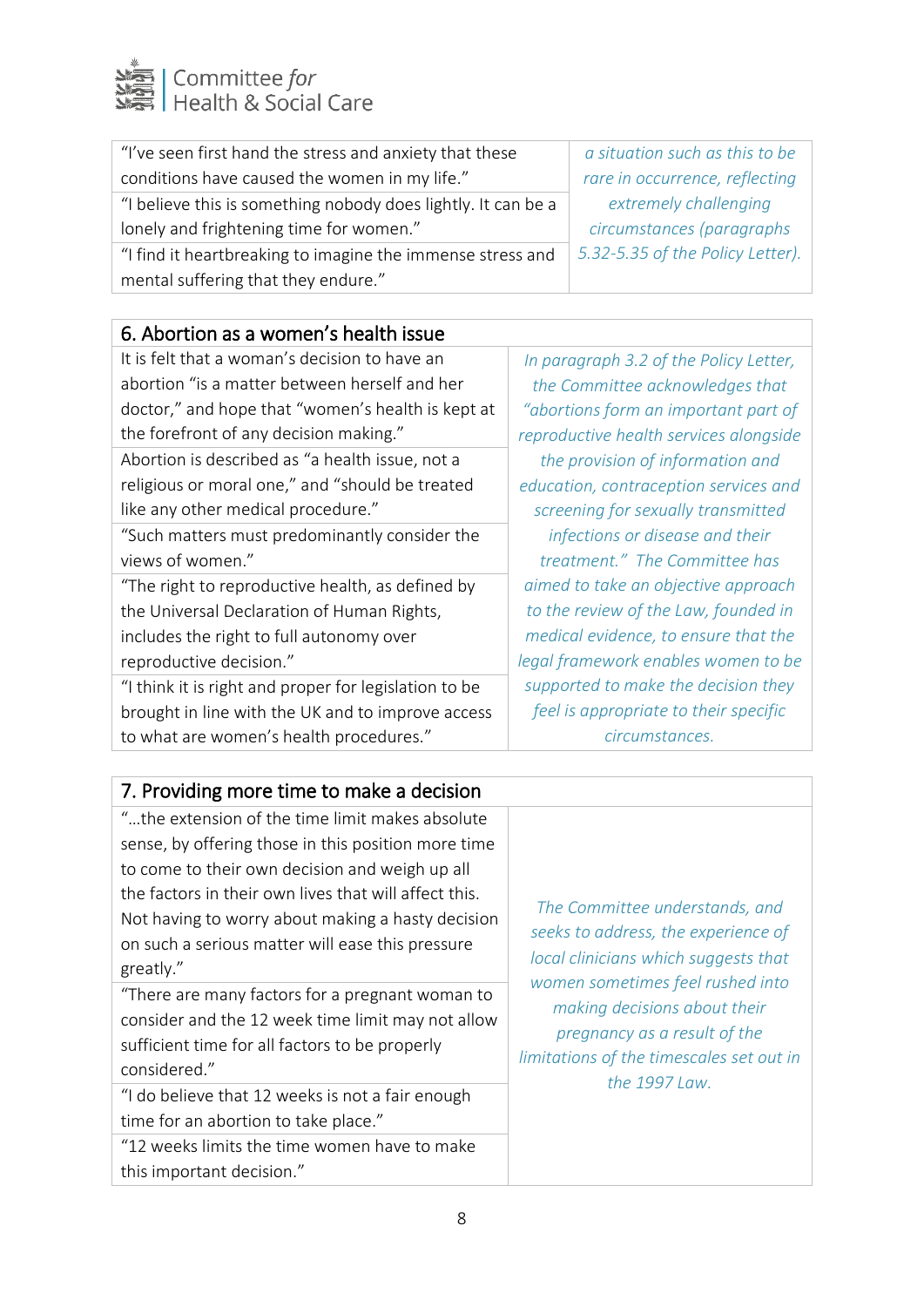

| 8. Addressing the stigma associated with abortion    |                                                                                                                                   |
|------------------------------------------------------|-----------------------------------------------------------------------------------------------------------------------------------|
| "I have felt first-hand the opinion of others, both  |                                                                                                                                   |
| supportive and otherwise."                           |                                                                                                                                   |
| "I also believe women should not be made to feel a   |                                                                                                                                   |
| criminal for opting to have an abortion."            |                                                                                                                                   |
| "Women must feel that their wellbeing is as much a   | The Committee's recommendations<br>centre on providing user-centred<br>care and to reduce the stigma<br>associated with abortion. |
| priority as any patient and help stimulate change in |                                                                                                                                   |
| the societal criminalisation and judgement over a    |                                                                                                                                   |
| women's choices she makes to her body."              |                                                                                                                                   |
| "I was made to feel guilty, ashamed and questioned   |                                                                                                                                   |
| quite personally."                                   |                                                                                                                                   |
| "Women seeking abortions should not be               |                                                                                                                                   |
| penalised, criminalised or harassed."                |                                                                                                                                   |
|                                                      |                                                                                                                                   |
| 0. Abortion as an individual choice                  |                                                                                                                                   |

| 9. Abortion as an individual choice                   |                                       |
|-------------------------------------------------------|---------------------------------------|
| "No-one is forcing anyone to have abortions, it       | As per paragraph 4.1 of the Policy    |
| remains an individual's choice."                      | Letter, the Committee is aware that   |
| "If some women don't agree with abortion, no one      | "the variety of reasons why a         |
| will force them to have one."                         | woman may feel unable to continue     |
| "I don't believe that any situation where abortion is | with a pregnancy are broad and the    |
| considered needs to have the opinion from anyone      | decision as to whether to have an     |
| else but the woman involved."                         | abortion or not is often a deeply     |
| "The proposed changes offer a far simpler and         | personal judgment, far better made    |
| private process for those women who make the          | by the pregnant woman herself than    |
| decision, a decision which is theirs to make."        | by the State or others." The fact     |
|                                                       | that abortions services exist locally |
|                                                       | does not compel any women to use      |
|                                                       | those services, if this is not their  |
|                                                       | wish.                                 |
|                                                       |                                       |

# 10. Concern regarding the influence of others with different beliefs

| Concern is expressed that the focus on women will    |                                                                                                                                                                                                                                                 |
|------------------------------------------------------|-------------------------------------------------------------------------------------------------------------------------------------------------------------------------------------------------------------------------------------------------|
| be "sidelined in favour of the voices of religious   | The Committee is guided by the<br>values established by the Partnership<br>of Purpose, which makes a<br>commitment to a process of<br>transformation of services based on<br>several key aims, including the<br>provision of user-centred care. |
| middle aged men," and that we should "not let        |                                                                                                                                                                                                                                                 |
| personal opinion or religious beliefs determine      |                                                                                                                                                                                                                                                 |
| whether or not these proposals are passed."          |                                                                                                                                                                                                                                                 |
| "I am sure you will have received many messages      |                                                                                                                                                                                                                                                 |
| from religious people on this issue, arguing various |                                                                                                                                                                                                                                                 |
| moralities. I hope you can see these people are      |                                                                                                                                                                                                                                                 |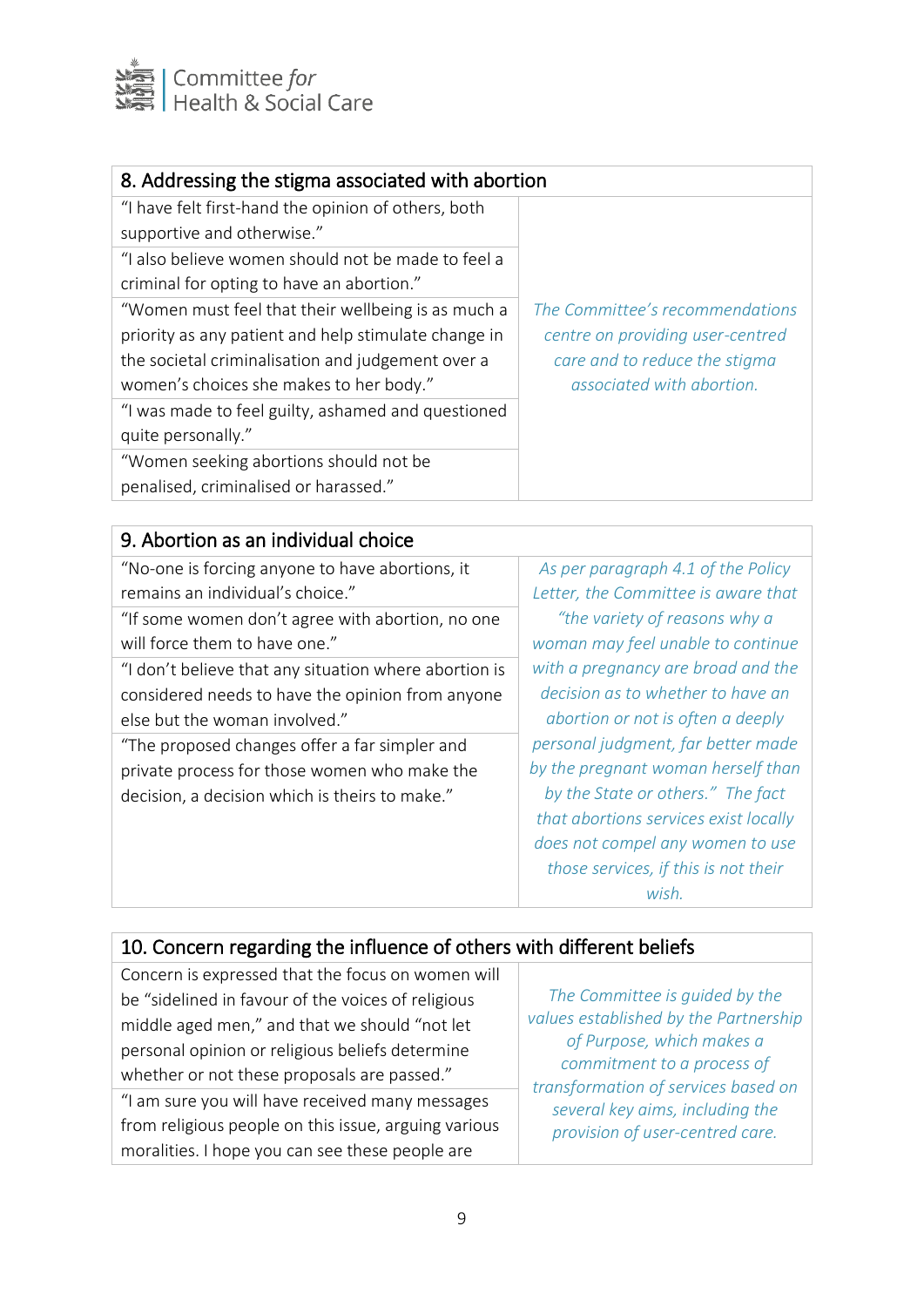

| using faith to control and make the same, rather     |
|------------------------------------------------------|
| than forgive and be passionate."                     |
| "I urge you not to make choices that affect each     |
| individual woman so deeply based on the faith of     |
| others."                                             |
| "Knowing full well that the topic is an emotive one  |
| where the voices against often shout the loudest, I  |
| would formally like to register my support for the   |
| updates to the abortion law."                        |
| "I beg you to not let the voices of a small minority |
| who call themselves 'All lives matter' to halt the   |
| much needed modernisation of these laws. I am        |
| deeply concerned with the messaging on their         |
| facebook page, which implies that all women          |
| should and do want children, and that abortion       |
| serves to 'help rapists and sex traffickers.'        |
| "I want to make clear that the views of this group   |
| are not representative of many people on the         |
| island, including myself."                           |
| "This is not a matter which should be muddied or     |
| dispelled by interpretations of religious texts as   |
| they hold no gravitas with regards to the entire     |
| diverse population of women in Guernsey."            |

#### Other comments include:

"I do not feel that Guernsey should always follow the laws of England but in this case I think that if we do not introduce the reforms we would be driving people to travel to England for procedures, as used to be the case in Ireland."

"It really does seem incredulous to me that this is a major point of contention in 2020, in a developed country."

In addition to the feedback above, the Committee has received many poignant accounts from women in Guernsey who have had an abortion and who emphasise the importance of this service for women's health and how the proposals, if in place, would have made their experience more comforting.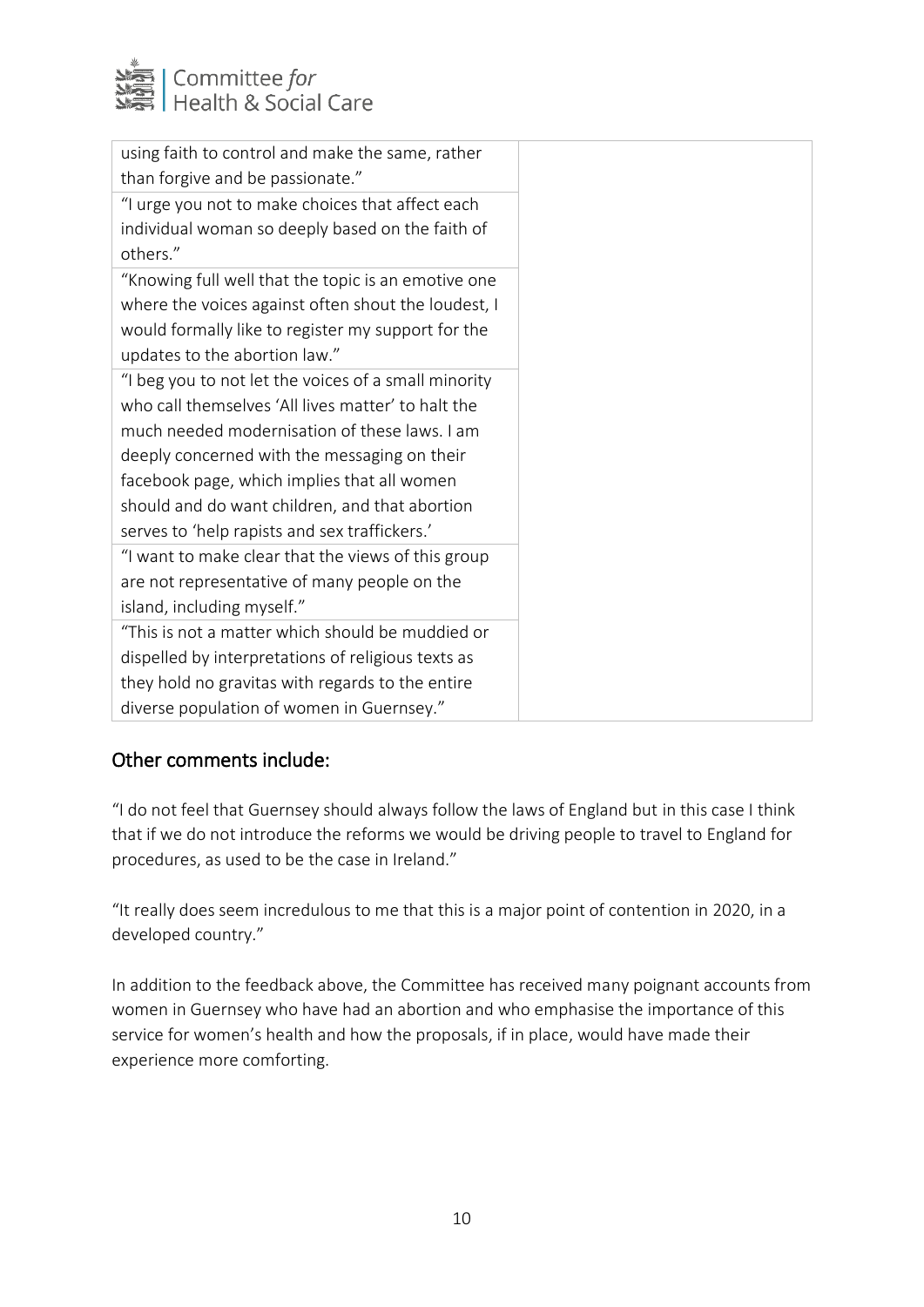

# 7. Feedback not in support of the Committee's recommendations

| 1. The recommendations do not conform with religious beliefs |                                   |  |
|--------------------------------------------------------------|-----------------------------------|--|
| Concern was expressed that "some politicians want to         |                                   |  |
| make our Island a front runner in so many things             |                                   |  |
| contrary to God's laws," and that the island should "Turn    | It is recognised that abortion is |  |
| to God, not ungodly ways."                                   | a subject matter which attracts   |  |
| It was suggested that "all this is doing is adding yet one   | a range of views, both religious  |  |
| more ungodly law to our ever increasing number of            | and secular. HSC fully            |  |
| ungodly laws."                                               | understands, and respects, that   |  |
| "I do appreciate the pressures and dilemmas faced by         | these views are strongly held.    |  |
| anyone unintentionally pregnant but churches pledge to       |                                   |  |
| do all they can to assist and support them."                 |                                   |  |

#### 2. Concerns relating to embryonic and fetal development, and premature survival rates

A belief was expressed by some that "by 8 weeks all the major organs are formed and the baby can feel pain," and "by the end of the eighth week, the child, now scientifically knows as a 'fetus' has developed all of his organs and bodily structures." "There is far too much evidence

that babies at 22 weeks are surviving in large numbers with medical intervention."

"A baby is a living being from day one of its conception." "Increasing the gestational

threshold to 24 weeks particularly alarms me when that is an age where 40-70% of babies can survive after birth."

"A baby of 24 weeks is viable, so that is tantamount to murder."

*Scientific evidence demonstrates that a fetus is fully developed when it reaches 36 weeks of gestation.*

*The most recent data from MBRRACE-UK concerning preterm survival was published in June 2019. This report focuses on survival up to one year of age of all babies born from 22+0 to 26+6 weeks gestational age for births from 1 January 2016 to 31 December 2016 in Great Britain. The data shows that for babies born very prematurely between 22+0 and 22+6, only 3 per cent survive to 1 year of age.*

*For babies born at 23 weeks gestational age, the percentage of live births admitted for neonatal care has increased since 2006 from 52% to 74% and their survival has improved. In terms of live births, 3 out of 10 births (34%) survived to 1 year in 2016 compared to 2 out of 10 (19%) surviving to hospital discharge in 2006.*

*Placing viability at 24 weeks gestation does not preclude the survival of babies born before this point in time but provides an indication of the very high mortality and morbidity rate, where a small proportion of babies born before 24 weeks only survive with very intensive treatment. Those that do survive, will very often have significant and ongoing complex care needs. With*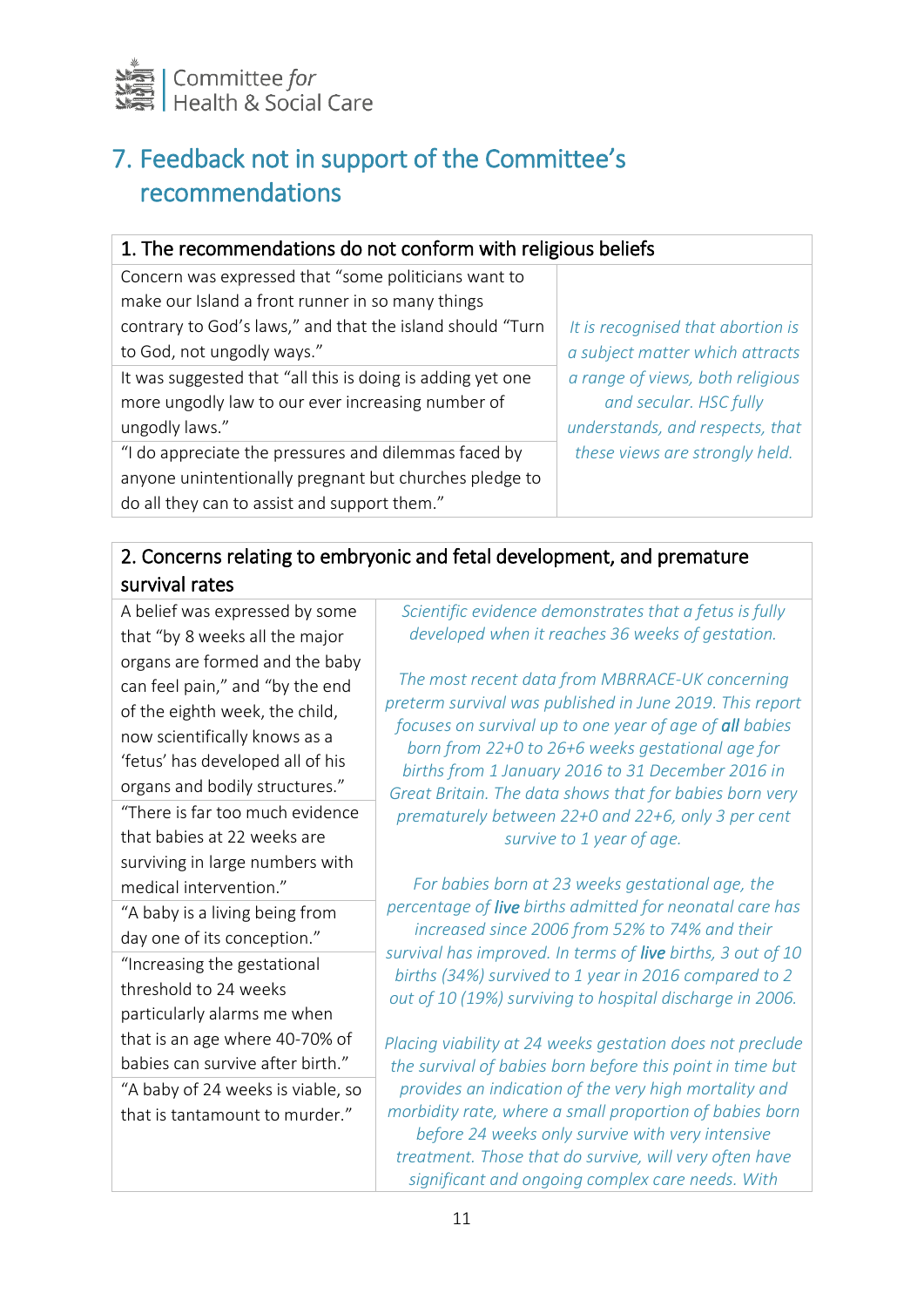

*regards to abortions that might occur at a later gestation due to a fetal abnormality, data from England and Wales shows that the vast majority of diagnoses are made before 24 weeks. In 2018, only 0.1% were carried out beyond this time. Late term abortions are therefore very rare. Health professionals agree that abortions should occur at the earliest opportunity and the vast majority of local clinicians support the Committee's proposals which will remove unnecessary barriers that delay the procedure taking place. However, it is also important to ensure that there is sufficient time for supportive decision-making to take place.*

# 3. Concern for the existing rights of individuals living with a disability

"How must people with Downs Syndrome feel to know that society doesn't value their lives?"

"Who is to say that a child or adult with learning difficulties or other disabilities is of no value to the community."

"Many disabled people live happy and fulfilled lives."

"I am astonished that there hasn't been any consideration for the disabled community."

"Just think about the effect this could have on Down's syndrome children and other disabled people."

"They have much to give and much to teach us about courage and human endurance and spirit."

"To allow late term abortion in cases of disability also sends a worrying message to those in our community who live with disability."

*The Committee does not consider that its recommendations in any way undermine the rights or value of those people living with a disability in our community.*

*It is acutely aware of the sensitive nature of abortion services when a fetal anomaly is detected. This provision already exists in the Law. The Committee is therefore not recommending a new policy but rather extending the timeframe in which the procedure can occur to enable informed decision making in situations where complex abnormalities have been detected, ensuring that all diagnostic measures can be taken to support informed decision-making. The Committee is reassured by data from England and Wales that demonstrate only 0.1% of abortion procedures occur at a later gestation for this category.*

*For those women who receive a diagnosis of a lifelimiting anomaly and choose to have an abortion after 24 weeks, this may be due to results of invasive tests not being available or, in fewer cases, due to late presentation. Recent advances in genetic testing has allowed for more detailed information and often a longer time interval until those results are available. Significant maternal co-morbidities may also influence decision-making.*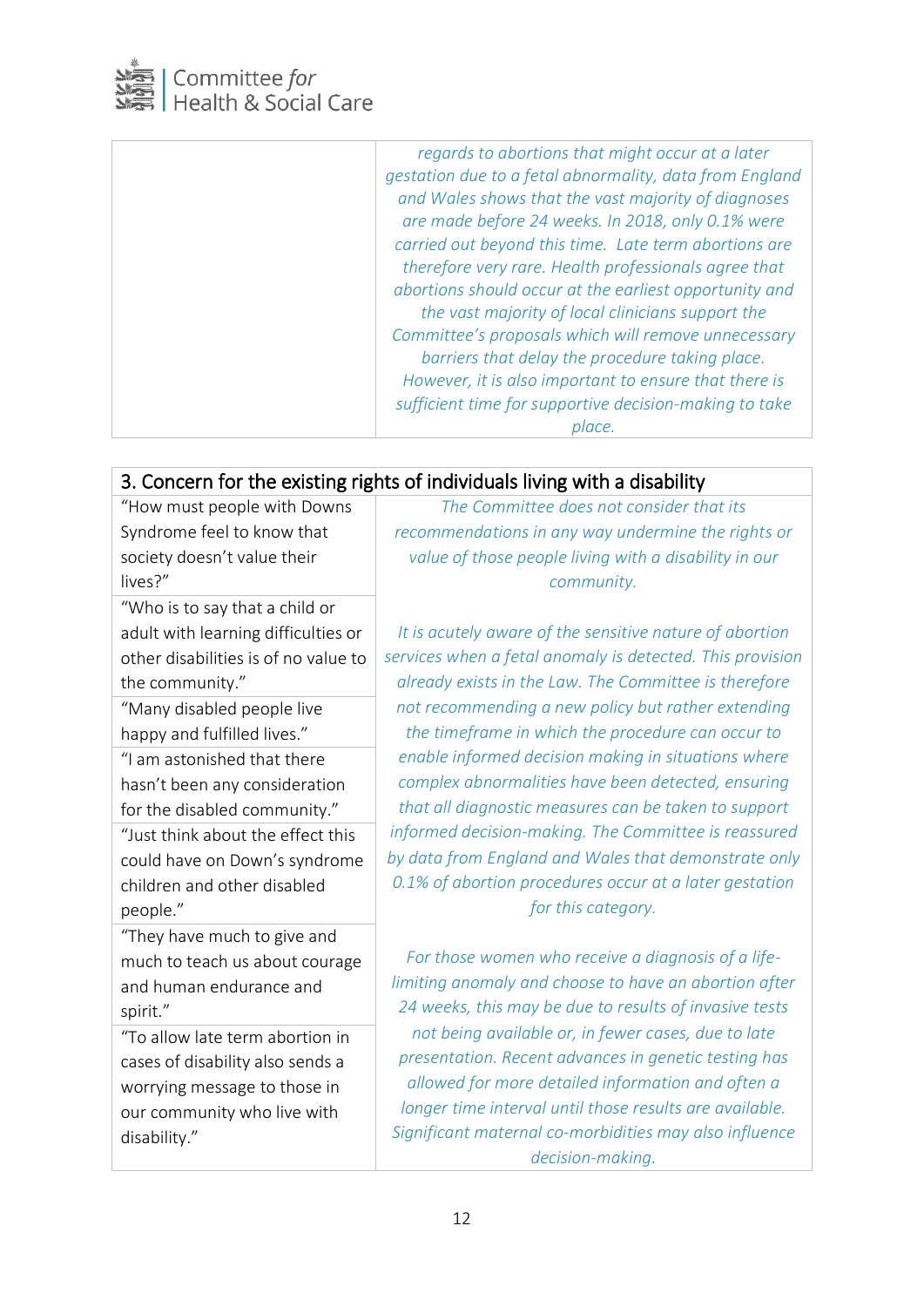

*These rare late cases are discussed by a multidisciplinary team (to include fetal medicine specialists, neonatologists, medical geneticists, paediatric surgeons, fetal cardiologists and others) to include discussion of all available options to allow informed decision-making. If the Committee's proposals are agreed the service for women whose pregnancies have reached a later stage will be supported by a service provider in the UK, where all of the above medical specialists are available and can provide the information to enable informed decision making and a safe level of care if the decision to have an abortion is made.*

| 4. Belief that abortion is unlawful                     |                                      |
|---------------------------------------------------------|--------------------------------------|
| Disbelief is expressed "that a mother could want to     | As above, the Committee              |
| kill her own child is unbelievable."                    | recognises that abortion is a        |
| "Murder is murder and not acceptable by law."           | subject matter which attracts a      |
| "Abortion is murder no matter what terminology is       | range of views. It fully             |
| used to describe it."                                   | understands, and respects, that      |
| "I would also wish to state that this proposal to take  | these views are strongly held. Its   |
| an unborn child's life up to the age of 24 weeks is     | recommendations, however, seek       |
| abhorrent and I can only call it murder."               | to improve clarity in the existing   |
| "The current law is already far too lenient in terms of | Law, rather than to revisit the      |
| allowing the unjustified killing of unwanted, unborn    | principles of whether an abortion is |
| children."                                              | accepted by all in society.          |
| "It is morally wrong to kill a baby."                   |                                      |

#### 5. Alternatives to abortion

| It was suggested that women who find themselves<br>pregnant and do not wish to continue with the<br>pregnancy should "let it be born and given to<br>someone who has miscarried many times. Perhaps<br>someone who is going through IVF."<br>"I would like to think they could be adopted instead of<br>destroyed." | The Family Placement Service<br>operates an adoption scheme,<br>should a woman with an<br>unwanted pregnancy wish to<br>continue her pregnancy and place<br>the baby for adoption. However, |
|---------------------------------------------------------------------------------------------------------------------------------------------------------------------------------------------------------------------------------------------------------------------------------------------------------------------|---------------------------------------------------------------------------------------------------------------------------------------------------------------------------------------------|
| "Don't murder an unborn child, give it to someone                                                                                                                                                                                                                                                                   | the Committee respects the                                                                                                                                                                  |
| who will give it the life that it deserves."                                                                                                                                                                                                                                                                        | individual choice of women and                                                                                                                                                              |
| "Whatever happened to taking precautions, like not                                                                                                                                                                                                                                                                  | would not support a policy that                                                                                                                                                             |
| having sex outside of marriage?"                                                                                                                                                                                                                                                                                    | would force a woman to carry a                                                                                                                                                              |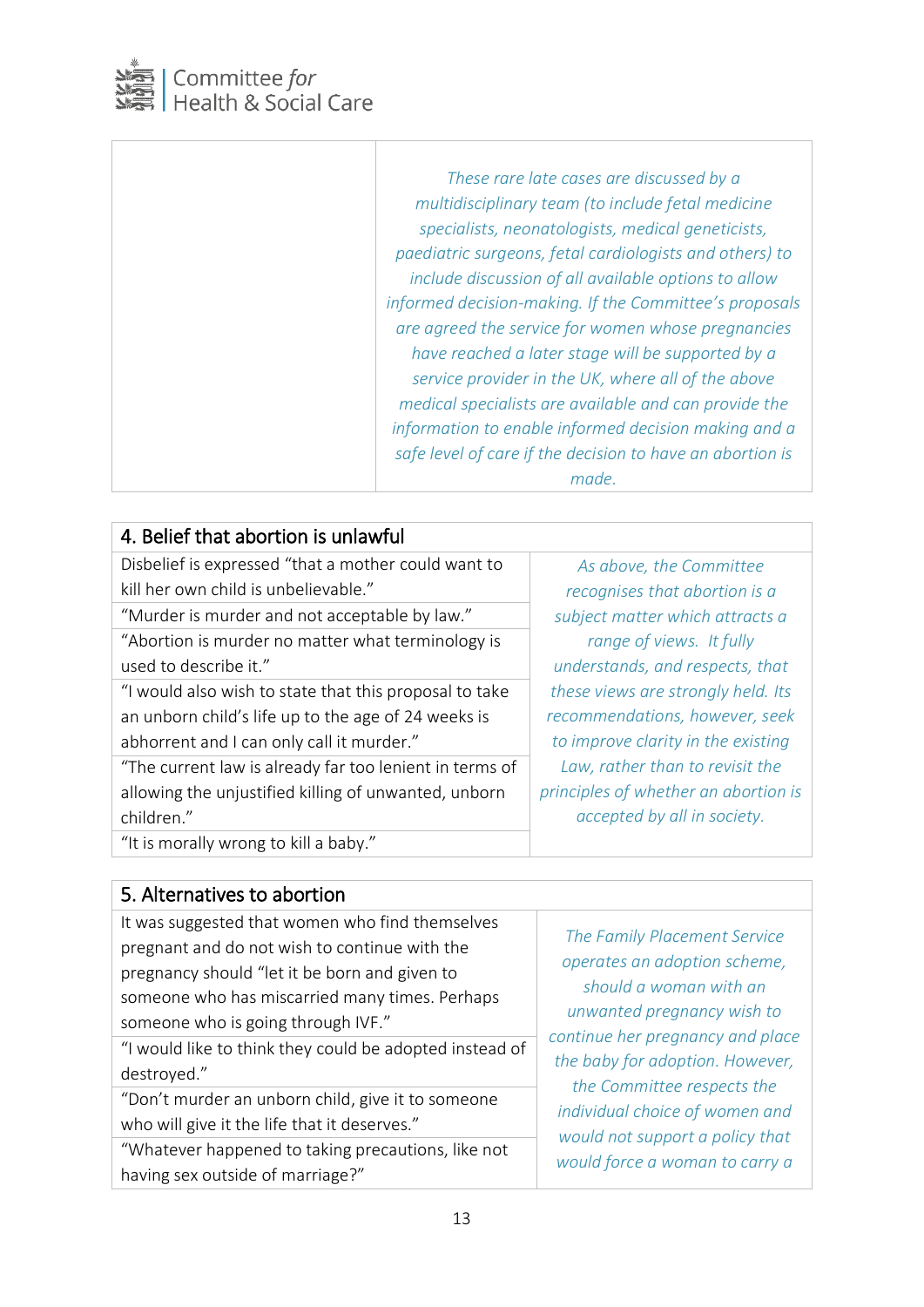

| "Do you want to encourage young women to have an | pregnancy to full term if this was |
|--------------------------------------------------|------------------------------------|
| abortion without consultation on the joys of     | not in their interests.            |
| parenthood?"                                     |                                    |

| 6. An expression that all life is precious                        |                                |
|-------------------------------------------------------------------|--------------------------------|
| "I believe that all human life is precious"                       |                                |
| "An unborn baby is also at a stage of development, but just       |                                |
| as alive as you and me."                                          | The Committee respects the     |
| "I feel very strongly that all life is precious and it is not for | right to individual beliefs on |
| us to decide that one life is more important than another."       | this matter.                   |
| "I believe that life must be protected from the moment of         |                                |
| conception."                                                      |                                |
| "Life begins at conception."                                      |                                |
|                                                                   |                                |

## 7. Concern that healthcare professionals who hold a conscientious objection will be forced to perform abortion procedures

"It is morally wrong to manipulate or pressurise the conscience of another person – yet we would be doing so by removing the right of health workers to conscientious objection."

"There is no extension of any rights of conscientious objection to other medical staff who may have concerns about their less direct role in abortion (e.g. administrative or managerial staff)."

"Eroding the rights of those who object to providing the service is a grave change."

"I am particularly concerned at the openended nature of clause 10 of the proposals regarding conscientious objection. This reads as a licence for HSC to make up rules as it wants, according to the prevailing ideology of HSC."

"This could lead to the coercion of health professionals opposed to abortion."

*The Committee is not recommending that the right to exercise a conscientious objection is removed from the Law. Rather it is making recommendations that will prevent serious injury to a woman's health by her being refused care by a healthcare professional that is not related to an abortion procedure itself (Paragraph 5.45 of the Policy Letter). In making this recommendation the Committee considered, among other things, the position of the British Medical Association, the Royal College of Midwives and the Royal College of Nursing, who make clear to their members that conscientious objection only extends to direct participation in an abortion procedures, as opposed to the pre and post care of the woman, and the Supreme Court ruling on this matter (Paragraph 5.52 of the Policy Letter). Healthcare professionals who do not wish to take part in an abortion procedure will still be able to choose not to do so.*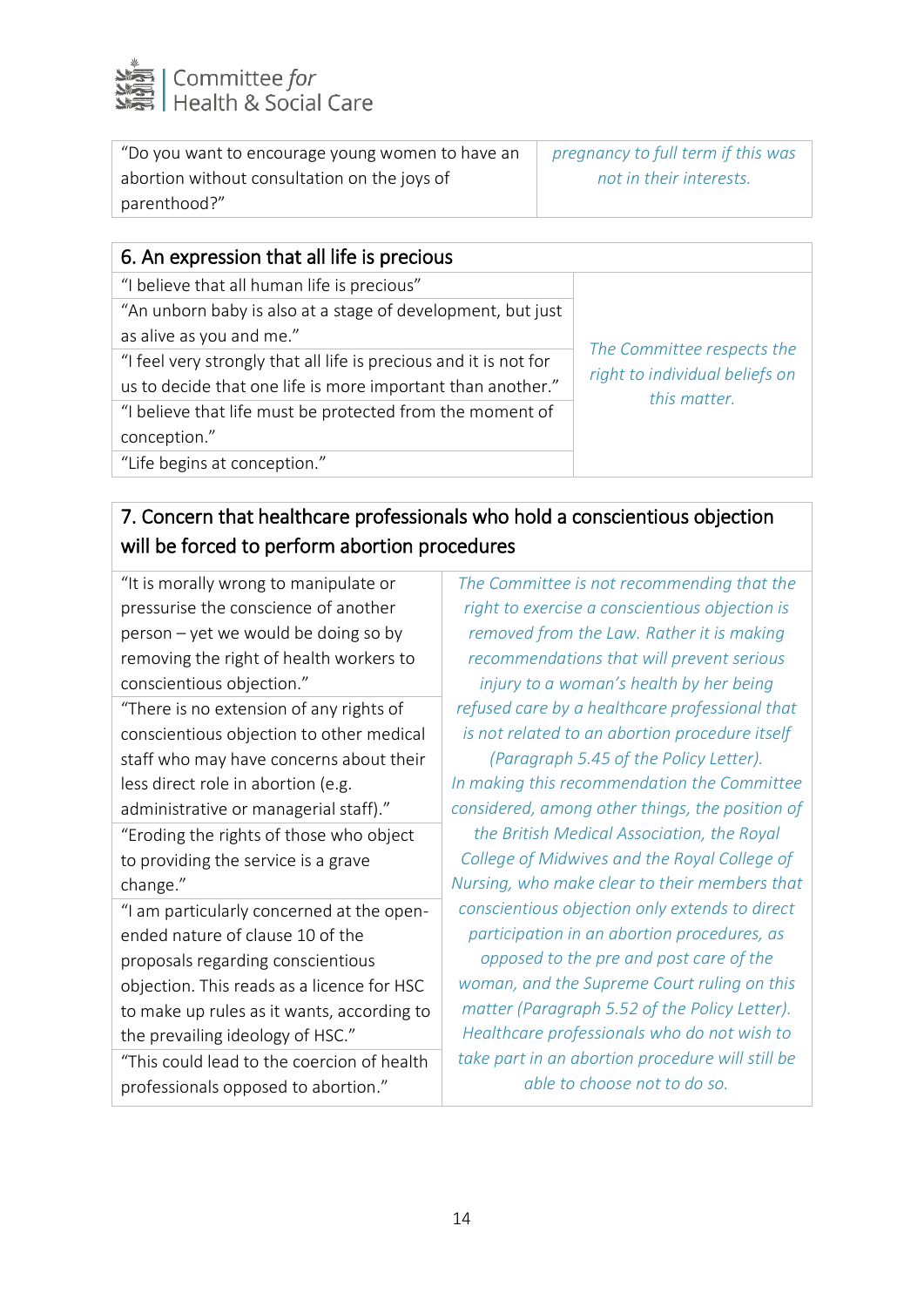

| 8. Concerns relating to abortion procedures                                                                                                       |                                                                                                                                                 |
|---------------------------------------------------------------------------------------------------------------------------------------------------|-------------------------------------------------------------------------------------------------------------------------------------------------|
| Concern is expressed that "the                                                                                                                    | It is the case that nurses and midwives already take                                                                                            |
| proposed new law would allow                                                                                                                      | part in abortion care, as set out in paragraph 5.41                                                                                             |
| nurses and midwives, rather than                                                                                                                  | of the Policy Letter. The large majority of medicines                                                                                           |
| doctors, to perform certain                                                                                                                       | administered in a hospital, be it chemotherapy or                                                                                               |
| abortions."                                                                                                                                       | pain relief or another type of drug, are                                                                                                        |
| "I am concerned about the idea of                                                                                                                 | administered by nursing and midwifery staff. For                                                                                                |
| nurses and midwifes performing                                                                                                                    | medical abortions, which are those that do not                                                                                                  |
| abortions."                                                                                                                                       | require a surgical procedure, a specialist doctor                                                                                               |
| "I also understand that the current                                                                                                               | reviews and writes a plan of care for the woman                                                                                                 |
| safe guard requiring two doctors to                                                                                                               | and prescribes the required medication. This is                                                                                                 |
| sign off on an abortion will be                                                                                                                   | provided by nursing or midwifery staff. This practice                                                                                           |
| reduced to one, and that nurses and                                                                                                               | has been in operation locally and in other                                                                                                      |
| midwives would be allowed to                                                                                                                      | jurisdiction for many years. When the current Law                                                                                               |
| perform these abortions instead of a                                                                                                              | was enacted, it reflected a time when abortions                                                                                                 |
| doctor."                                                                                                                                          | were largely performed surgically under a general                                                                                               |
| "Is going to be abortion on demand,                                                                                                               | anaesthetic by a specialist doctor. This is no longer                                                                                           |
| with no checks or concerns?"                                                                                                                      | the case.                                                                                                                                       |
| "I would ask you to reconsider, and<br>not go ahead with, the proposal to<br>downgrade abortions in terms of<br>where it can take place and under | Most abortions are now performed medically (i.e.<br>through the administering of medication) due to<br>the decreased risks to the woman and the |

*Committee is therefore recommending the Law be updated to reflect this.*

#### 9. Concerns relating to the timing of the debate

"This proposed law is being put forward when everyone is preoccupied with the coronavirus." "The timing of this debate seems inappropriate to me." "I understand that the States are preparing to debate this emotive issue, and I am concerned at the timing. We are in the middle of a covid-19 pandemic and all our resources should be used to fight this deadly virus." "This change is not in line with public

opinion and is being proposed at a

whose supervision."

*The Committee first published its intention to review the Law in June 2019. Significant resource has been used to review the Law, consult with Health Professionals and liaise with St James Chamber during the development of the Policy Letter, which was published on 2nd March 2020.*

*The first confirmed case of COVID-19 in the Bailiwick was announced on 9th March 2020 and at the time of writing, there has been no new positive confirmed cases for 44 consecutive days. It has been announced that the final lockdown restrictions relating to the pandemic will be lifted on 20th June 2020, other than the requirement to*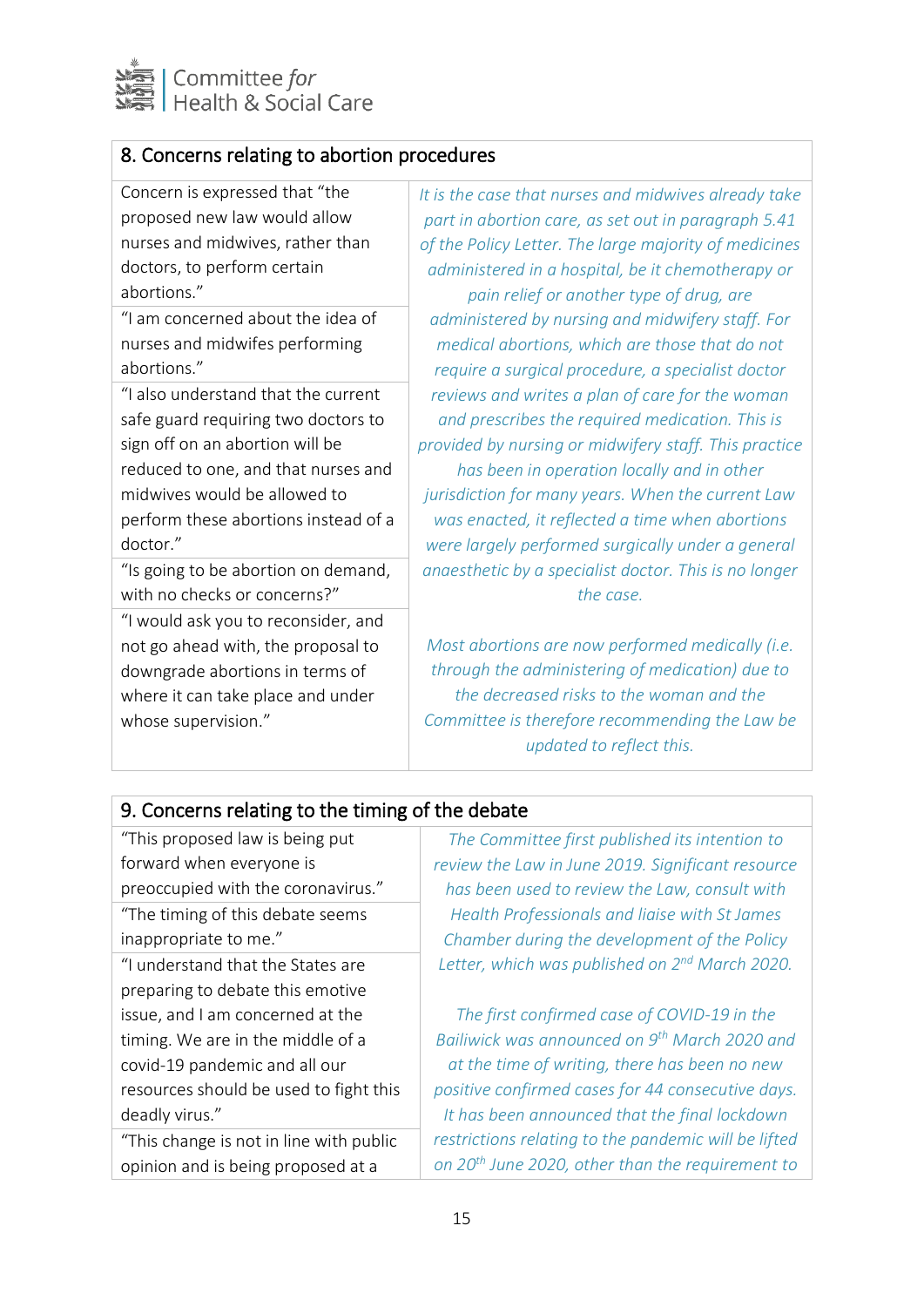

| time when attention is directed                                                                                                                                | self-isolate for those entering the island from                                                                                                                                                                                                                                                                                                                                                                                                                                                                                                                                                                                                                                                                       |
|----------------------------------------------------------------------------------------------------------------------------------------------------------------|-----------------------------------------------------------------------------------------------------------------------------------------------------------------------------------------------------------------------------------------------------------------------------------------------------------------------------------------------------------------------------------------------------------------------------------------------------------------------------------------------------------------------------------------------------------------------------------------------------------------------------------------------------------------------------------------------------------------------|
| elsewhere."                                                                                                                                                    | outside the Bailiwick.                                                                                                                                                                                                                                                                                                                                                                                                                                                                                                                                                                                                                                                                                                |
| "We are writing to express our dismay<br>not only at the content of the<br>proposed abortion law but also the<br>timing of its passage through the<br>States." | The Committee considered the Scrutiny<br>Committee discussion document 'Public<br>Engagement in the States of Guernsey,' and<br>undertook what it considered appropriate for<br>what is a women's health care matter. The<br>Committee does not consider that because the<br>original planned public presentation did not take<br>place, due to extraordinary circumstances, that<br>the engagement is in anyway incomplete and,<br>therefore, ineffective. The Committee is satisfied<br>that adequate information, time and opportunity<br>has been given for the community to consider and<br>respond to its proposals, particularly given the<br>extensive media coverage that these proposals<br>have attracted. |

#### Other comments include:

"It's sickly ironic that many ardent Pro-Abortion feminists are vegan because they believe in animal rights. It is almost that we want to save the planet - except our babies."

"It (*the Policy Letter*) refers to abortion euphemistically as a 'termination' with help from the 'professionals'. In 1930's Germany, similar euphemisms – such as 'special treatment' were used to describe getting rid of disabled or 'inconvenient' children."

"Eugenics were part of the Nazi evil ideologies, the disabled and handicapped were disposed of as worthless, just as this would be if legalised."

#### One common theme was expressed by those both supportive of the Committee's proposals and by individuals who do not support the proposals:

| Concern for the mental health of women who are considering or have had an abortion |                                         |  |
|------------------------------------------------------------------------------------|-----------------------------------------|--|
| "Decriminalising the attempt to induce your                                        | The Committee shares the belief that    |  |
| abortion will allow for such women to be better                                    | mental health is of equal importance to |  |
| cared for through mental health support."                                          | physical health and should not be       |  |
| "What about the trauma of the mother, if not                                       | considered separately.                  |  |
| straight away, at a later date?"                                                   |                                         |  |